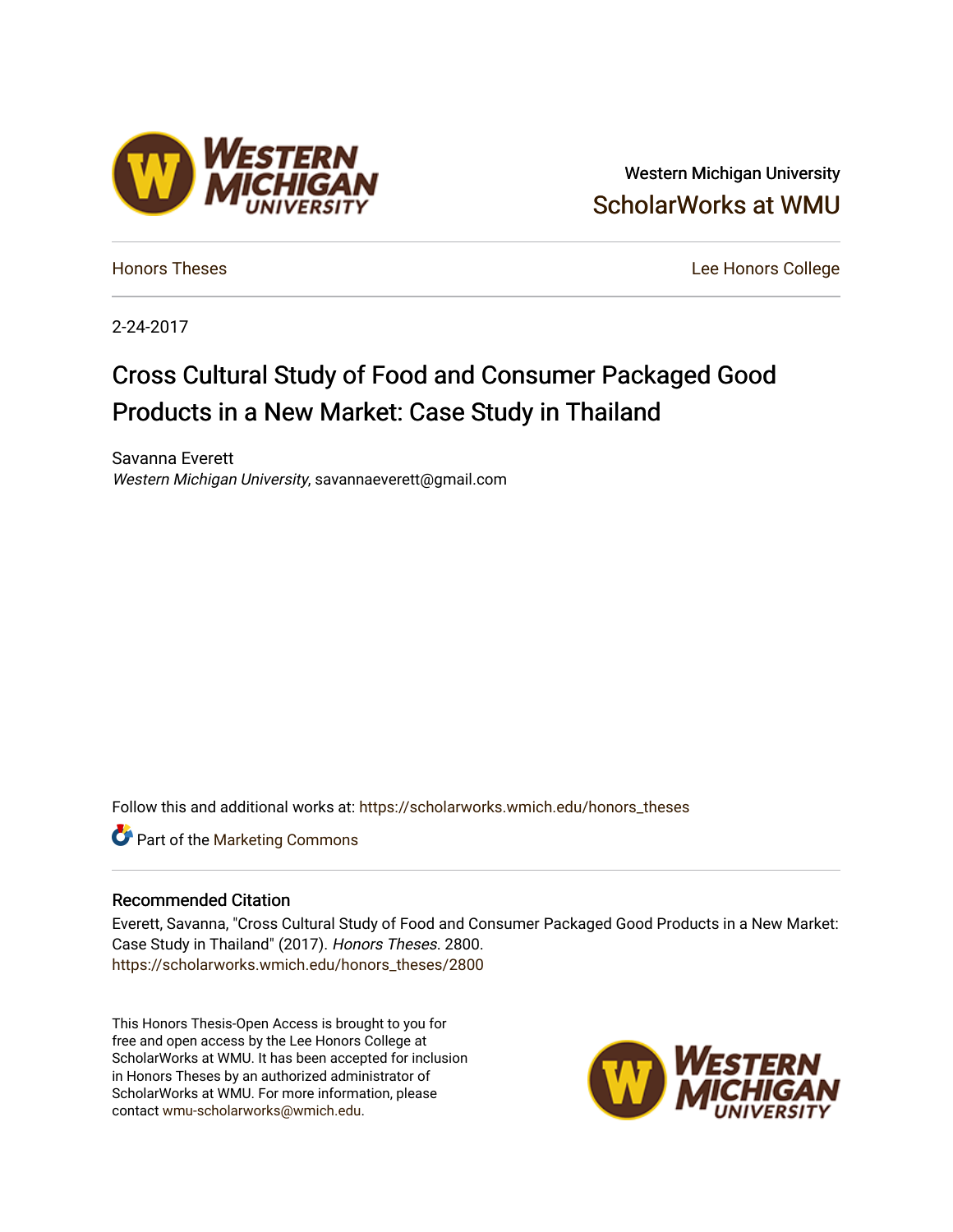

# CROSS CULTURAL STUDY OF FOOD/CPG PRODUCTS IN A NEW MARKET: CASE STUDY IN THE U.S. VS THAILAND

Mariel J. Dehn and Savanna Everett MARCH 17TH, 2017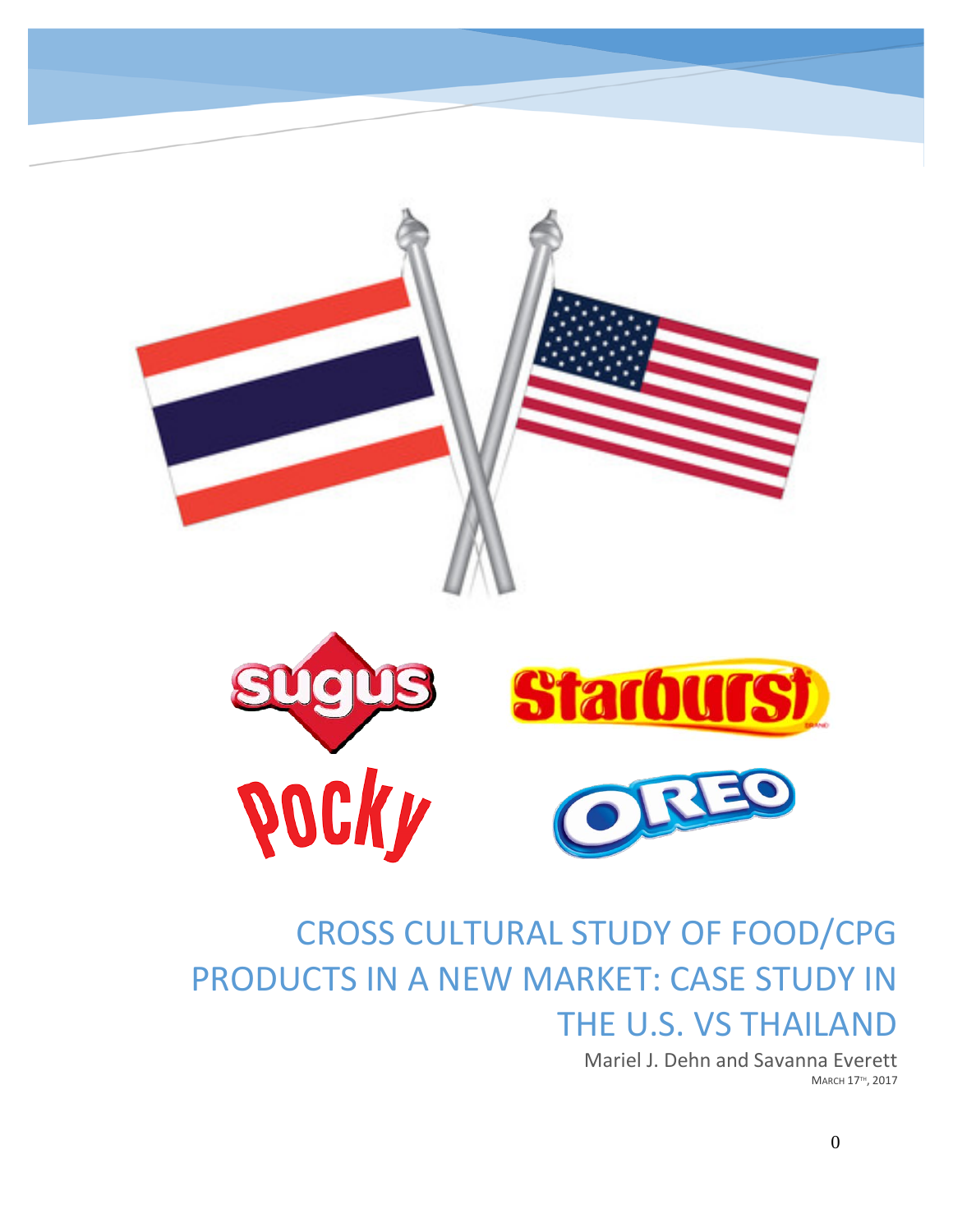## Contents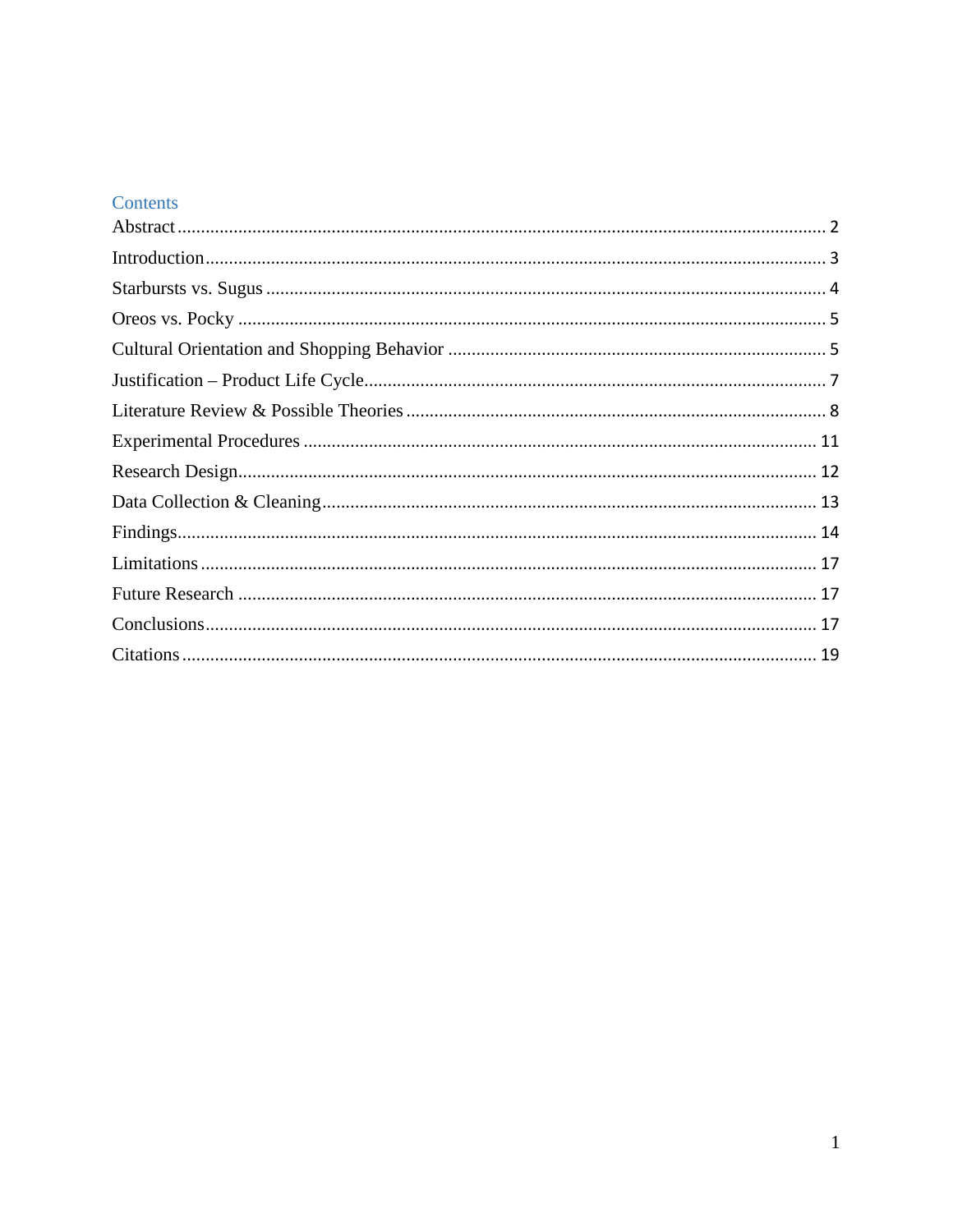#### <span id="page-3-0"></span>Abstract

This study examines whether there are differences in consumers' shopping behavior due to cultural orientation. The study uses comparing samples of American and Thai culture on two occasions. Theory suggests that these two cultural groups have dramatically different shopping practices. Thai, raised in a collectivist society that values price consciousness and sophistication in money handling, differ from Americans raised in an individualist society that traditionally do not have the same values (Ackerman and Tellis 2001).

We argue that differences in culture provide the most likely explanation for the differences in prices between the two types of super markets. The overall objective of this research is to conduct a cross cultural study to see the varying factors that affect customer's intent to purchase in different markets.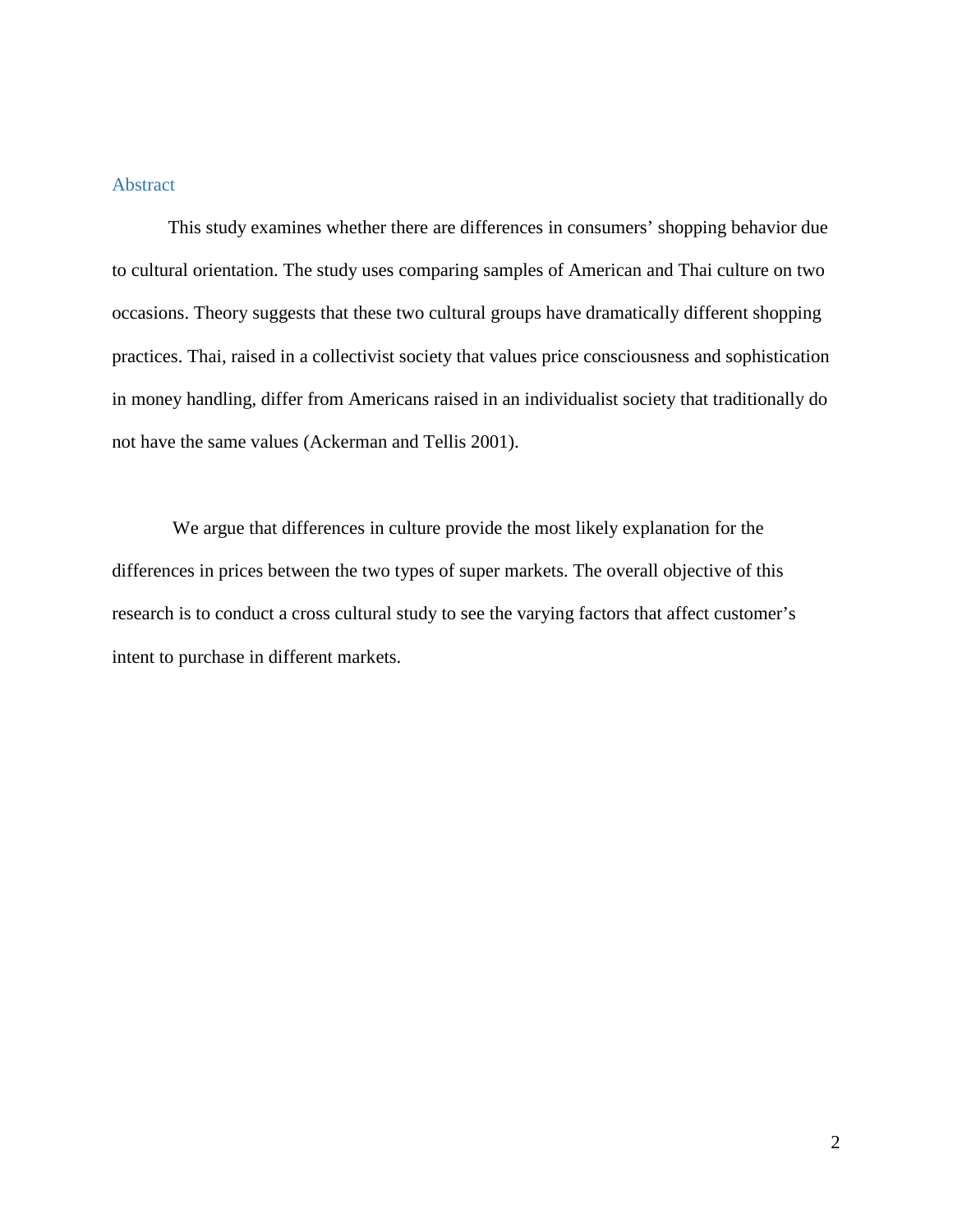#### <span id="page-4-0"></span>Introduction

Understanding local culture of where you plan to sell your product is vital component in the success of your company. Culture comprises of the set of values and ideologies of a group of individuals. These cultural factors greatly affect the buying behavior of consumers and determines what they purchase, how and when they purchase products. This present study aims to investigate the importance of culture in the path to purchasing a product versus other factors such as packaging, taste, or price.

The growing popularity to try different foods and being constantly tuned into technology may seem like the norm among of U.S. consumers today, but that cultural demographic is far from alone. With the advancement of technology and growing awareness and appreciation for different types of foods, national borders have been diminished. What once took months for products to arrive and information to be received takes minutes. Due to the changing landscape and technological advances in the Food and Consumer Packaged Goods industry, manufactures are now serving international markets. For these companies to strive, they must take a step back and recognize the local needs and cultures that impact purchasing decisions in the markets they sell their product. This poses new challenges and innovations for many companies moving forward into the future.

For this present study, we chose to focus on American culture versus Thai culture because of the dissimilarity between the two countries. As well as we had the opportunity to study abroad in Thailand for a month to better understand the local behaviors and unique business practices. Asian culture values protection and security, and have more interdependent

3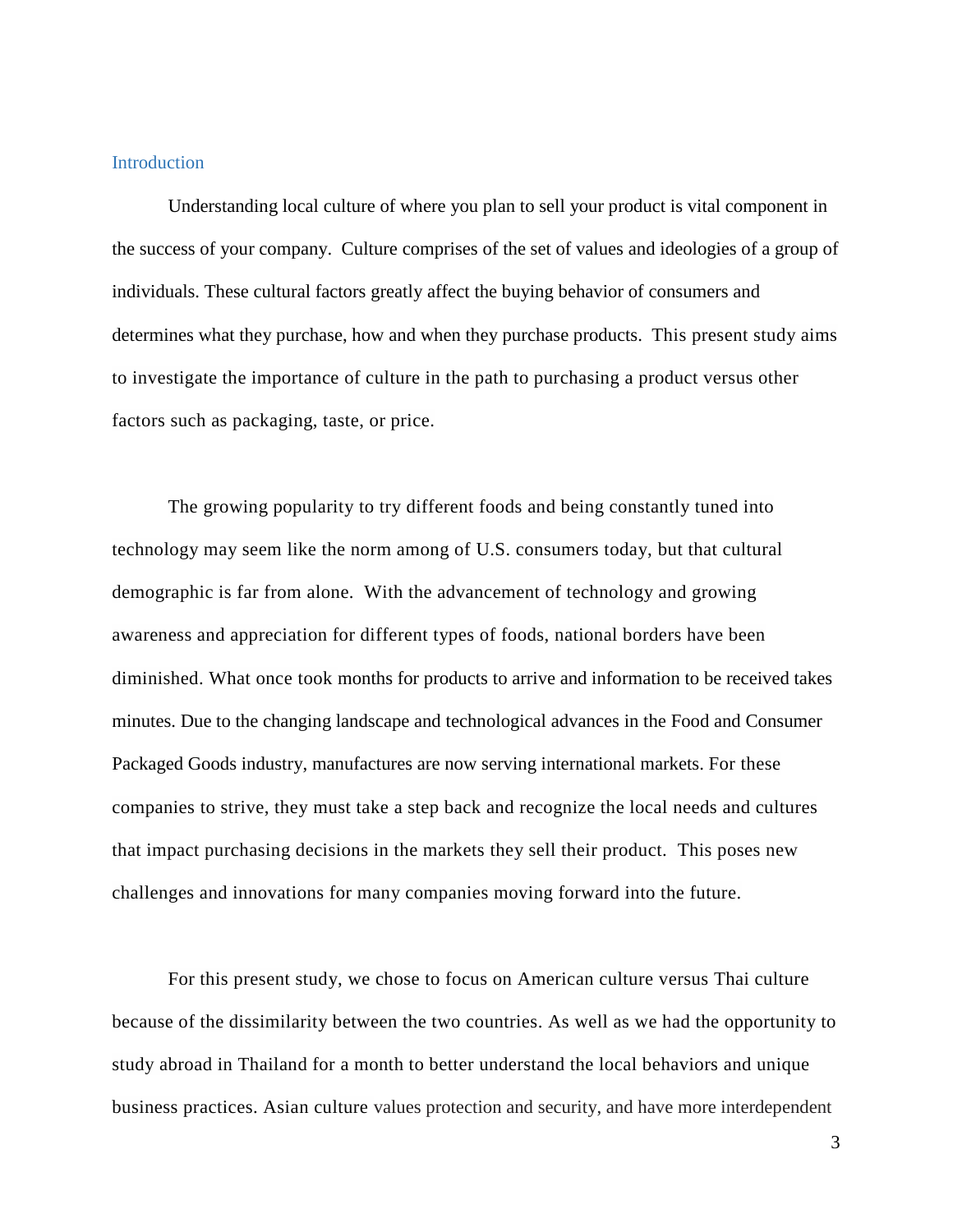ways of viewing the world (LaPlante, 2005). This makes them focuses on different benefits of products, opposed to Americans who seem to favor achievement, accomplishment, and independent thinking.

The present study aims at finding out the impact of the social, cultural and marketing factors on the buying behavior of the customers in Thailand versus the United States to answers the two questions (1) How do Thai make decisions to adopt US snack products and (2) How do American make the decision to adopt Asian snack products. This will be done by examining the snack category, which is growing popularity in both countries, we chose to focuses on two popular American products, Oreo and Starbursts versus their Asian counterparts Pocky and Sugus.

#### <span id="page-5-0"></span>Starbursts vs. Sugus

Starbursts are a popular American candy that is produced by Wrigley, a subsidiary of the Mars company. Some of their US brands include 5 gum, Altoids, Big Red, Skittles, Orbit Gum and many more brands that fall under the candy category. The Wrigley company is one of the global confectionery industry-recognized leaders in the worldwide production and sales of chewing gum and candy. Wrigley operates in over 40 countries, one of which is China. China's history can be traced back to the early 1930's, where today Wrigley is China's largest confectionery company with three factories in China. Under the Arrow brand, is where the "Swiss-sugar" (Sugus) falls, which is considered the Thai version of a Starburst. Sugus come in many flavors including orange, strawberry, black currant, melon milk, mango milk, mixed milk and mixed fruit.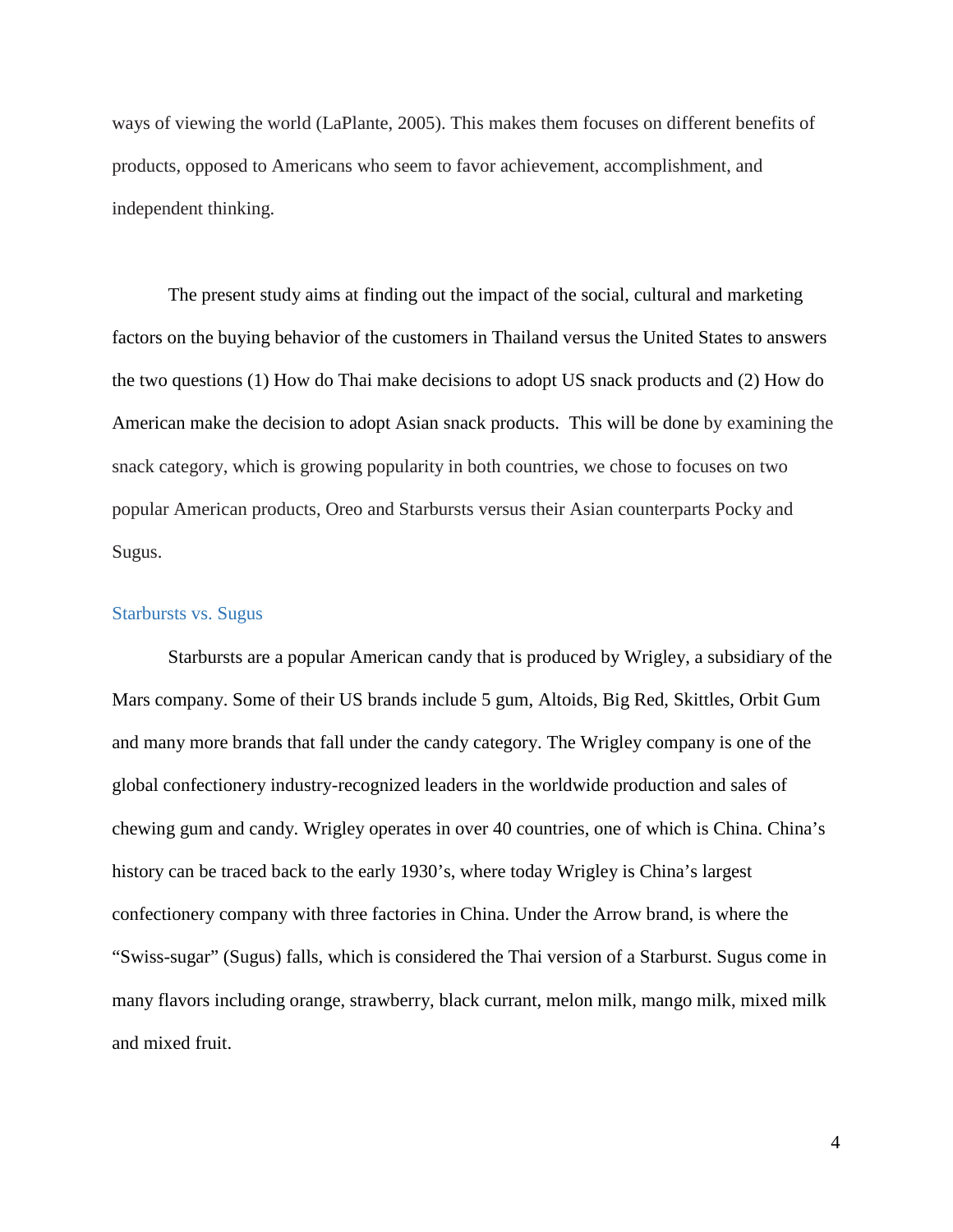#### <span id="page-6-0"></span>Oreos vs. Pocky

The famous Oreo is also extremely popular in the United States. The Oreo is manufactured by Mondelez International, who is one of the few companies that continues to hold the lead in the snack category. The Oreo is available in over 30 countries. Oreo first came to China in 1996 and currently has become the second largest Oreo market globally. Some of the most popular flavors in China and other Asian countries included unique flavors such as Green Tea Ice Cream, Double-Fruit in Orange & Mango, and many more.

Pocky first made debut in Japan in 1966. Since then has spread across Asian countries and now is currently expanding its distribution into U.S. retailers such as Target and Costco (Gingerich, 2016**).** The authentic chocolate covered biscuit has become a crowd favorite in the U.S. The marketing campaign behind Pocky and the product's essence is about sharing happiness with friends, families, or co-workers. (Ezaki Glico USA) Which has attributed to the overall success of Pocky. Glico is about making their customers feel good and making them remember they are a part of something greater than themselves

#### <span id="page-6-1"></span>Cultural Orientation and Shopping Behavior

For purposes of this study, we focus on to what extent culture would lead to differences in shopping behavior between Thai and Americans. Culture makes a difference including how people make decisions in purchasing (Hofstede, n.d.). These values and norms are passed on from the community to an individual as he or she is socialized within the community. We wanted to see how people react to different food products based on several marketing and advertising factors and cultural factors.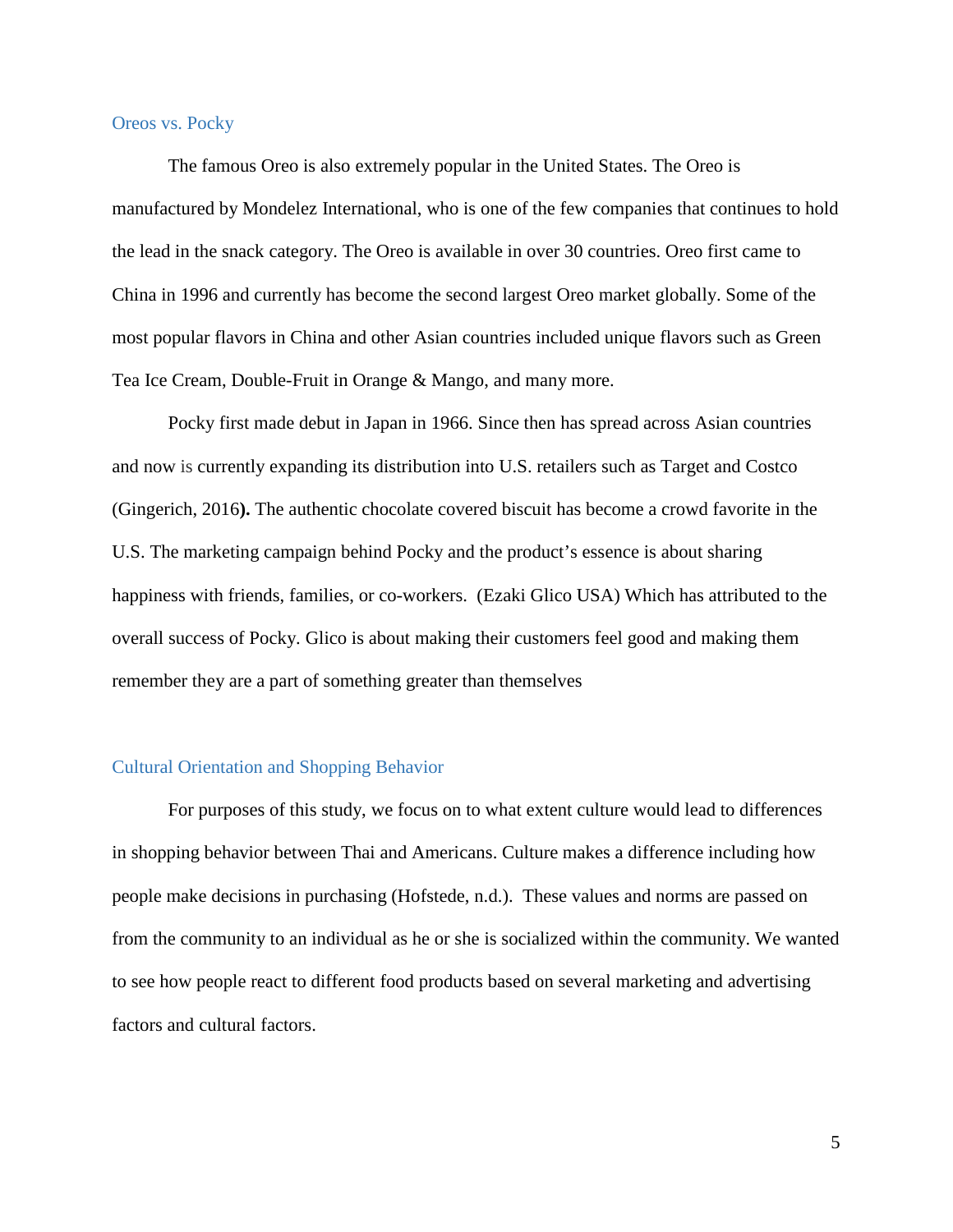In Spring 2016, we both had the privilege of traveling half way across the world to study abroad in Thailand. Although we knew things would be different, we weren't close to being prepared to the life changing experience we were about to encounter. We learned in the classroom how about foreign food products and how they preform, but wanted to look for ourselves, the purchasing decisions in Thailand.

We learned about different marketing and merchandising techniques used in Asian culture. Advertisements in Thai all showed individuals with groups of friends, not focusing on attributes of products, but rather focusing on the social benefits of the product such as animating the product through 'cute' animals as seen in the pictures below. For example an advertisement for Sugus consisted of an individual with his friends trying the candy for the first time. After he takes his first bite, he lights up and his friends want to try some too. We can see that by one of the friends trying the candy, all his friends followed. The similar concept is true for Pocky. There is a large difference between male and female culture in Thailand and that is easily portrayed through commercials. The advertisements in Thailand seem to have an overlying theme of how the social benefits, of making you fit in or 'cooler' if you have it, rather if you really need/want the product.

Another area we focused on in our study abroad trip was merchandising. Thai grocery stores are filled with pictures of kids smiling, not focusing on the health benefits and call-outs on products something we weren't very used to.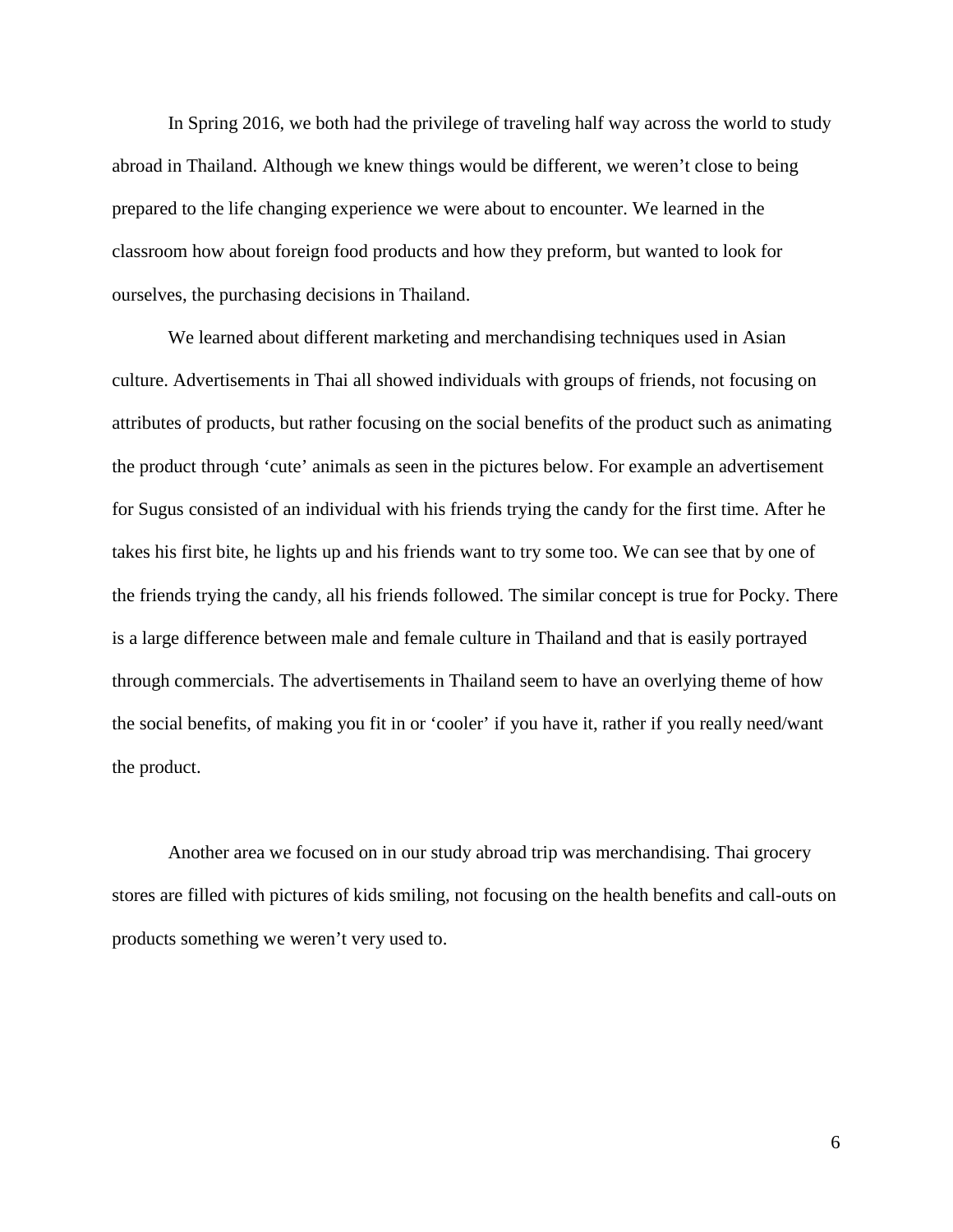![](_page_8_Picture_0.jpeg)

#### <span id="page-8-0"></span>Justification – Product Life Cycle

Many US products might reach maturity or decline in their domestic market because of the lifestyle shift. If the products can start a new life cycle in the foreign market, it will help create revenue steam. If the reason to make a purchase are different, the life style sift might not have the same impact overseas. The Product Life Cycle consists of four stages that a product goes through from start to finish. The four stages are introduction, growth, maturity, and decline.

For example, the product Spam, when we look at the performance of the product in the US versus abroad is complete opposite. Spam, one of Hormel Foods iconic canned meat products dating back to World War II preforms exceptionally well in Hawaii where residents have the highest per capita consumption in the United States. Spam musubi is a popular snack and lunch food in Hawaii. This is due to the rich history Hawaii has with Spam, dating back to World War II.

This unique positioning of product lifestyle poses many opportunities of American products entering other markets across the globe and vice versa. With their local markets become saturated and competition becomes too much to handle, companies search for other sources to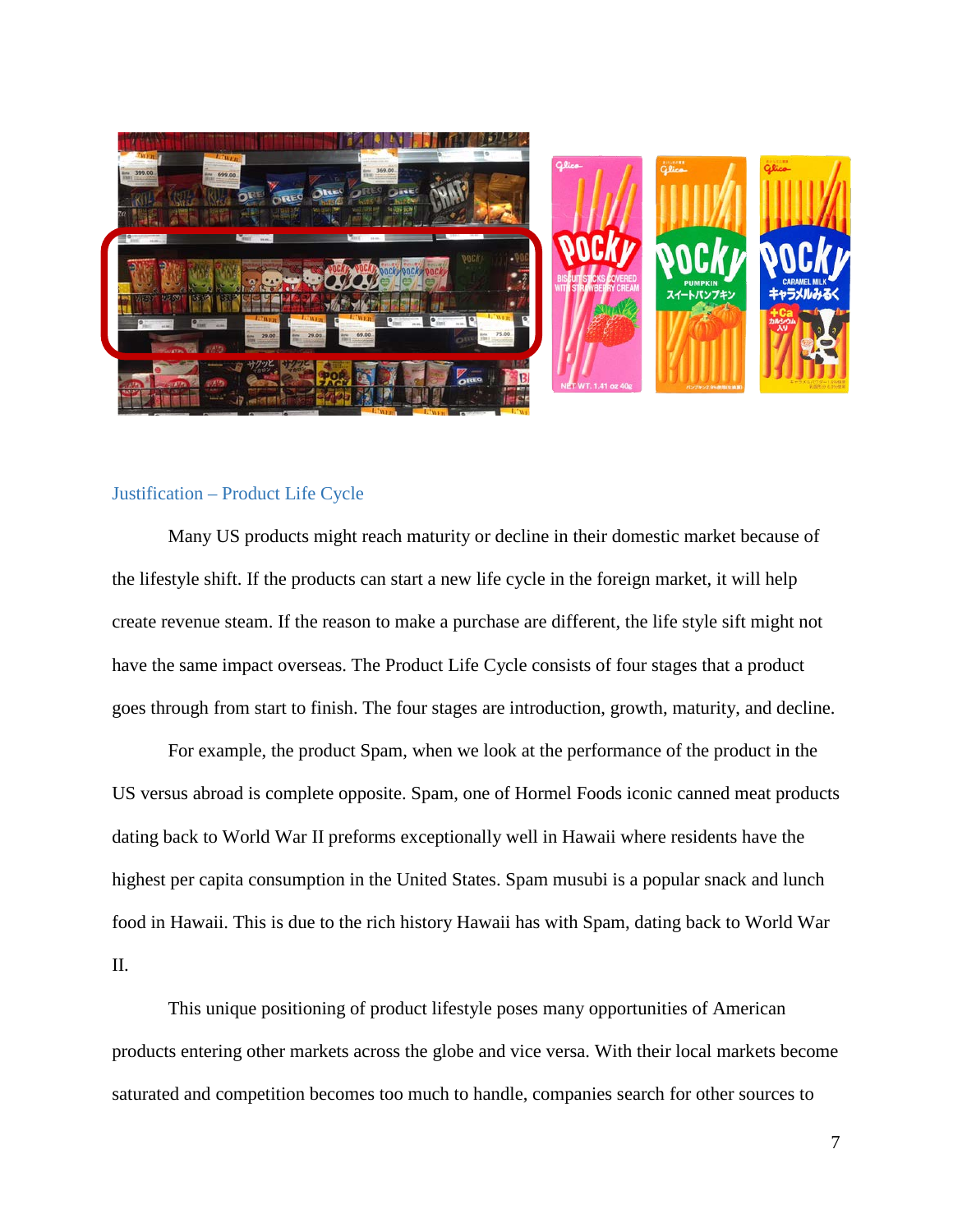keep making a profit, and that is why understanding culture and local buying behavior is important for businesses and marketers. If companies want to survive in the globalizing business, companies need to get even better at understanding the consumer.

#### <span id="page-9-0"></span>Literature Review & Possible Theories

Hofstede's Cultural Dimensions theory is a framework for cross-cultural communication that is distinguished by a country's culture. The cultural dimensions represent independent preferences of one state of affairs over another that distinguish countries (rather than individuals) from each other (Hofstede, n.d.). The model consists of the following 6 dimensions: power distance index, individualism versus collectivism, masculinity versus femininity, uncertainty avoidance index, long term orientation versus short term normative orientation, and indulgence versus restraint.

![](_page_9_Figure_3.jpeg)

**Thailand:** The two top predictors are power distance and uncertainty avoidance. Power distance dimension deals with fact that all individuals in societies are not equal. This can directly influence people's ideas and behaviors. Power distance is defined as the extent to which the less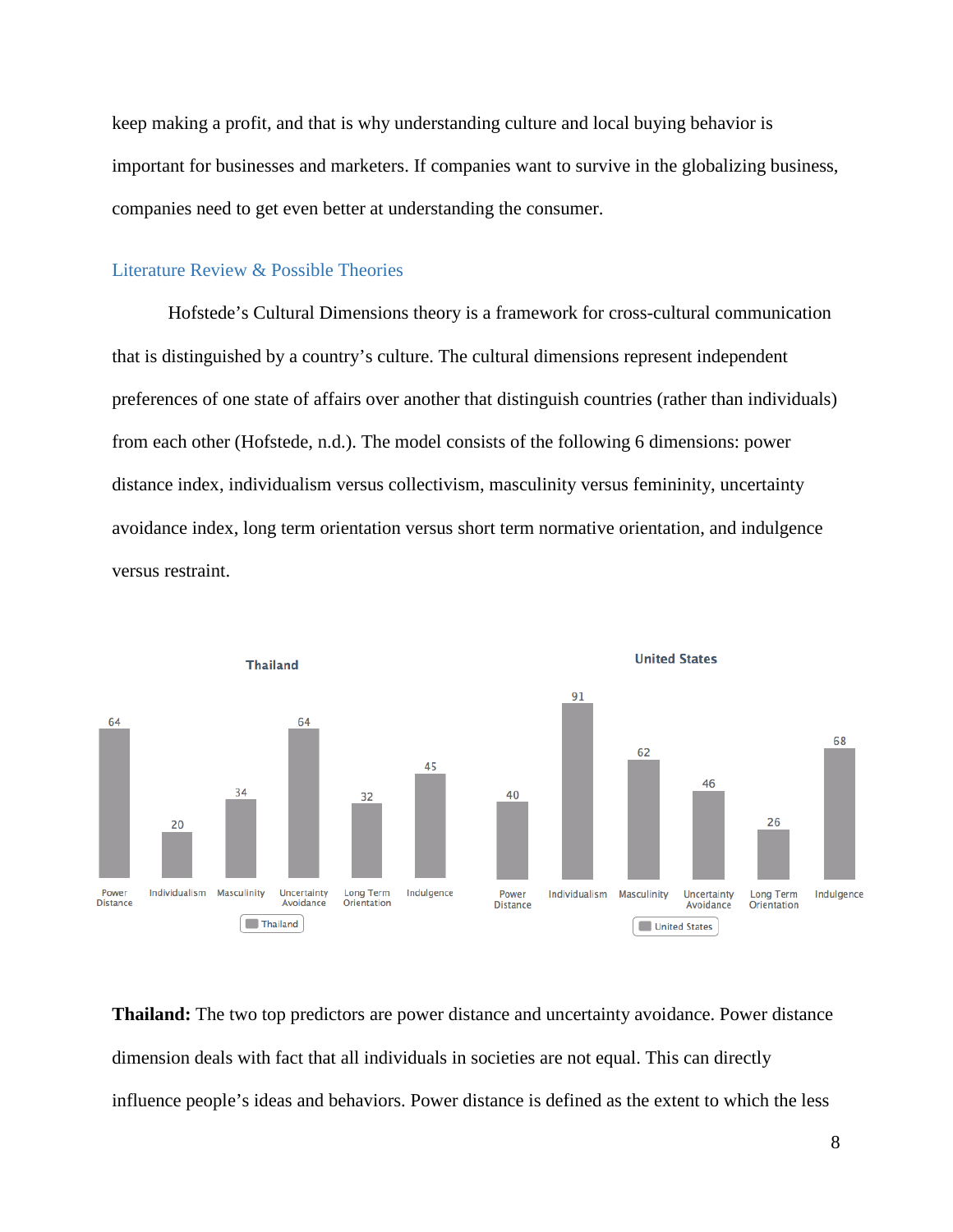powerful members of institutions and organizations within Thailand expect that power is distributed equally. Thailand scores very high on this index, meaning that within their society, inequalities are accepted, but a strict chain of command and protocol are observed. Uncertainty avoidance consists of many beliefs and institutions that have been created to deal with the fact that the future will never be known.

**United States:** As you can see the top two predictors are individualism and indulgence. Individualism is the degree of interdependence a society maintains among its members, meaning that societies are only supposed to look after themselves and their direct family. Indulgence is defined as the extent to which people try to control their desires and impulses. The United States attitudes and behaviors are reflected by our need to "work hard, play hard".

Satisfaction is an overall psychological state that reflects the evaluation of a relationship between the customer/consumer and a company-environment-product-service. Satisfaction involves one of the following three psychological elements: cognitive (thinking/evaluation), affective (emotional/feeling), and behavioral (qualtrics.com). Taking the large cultural differences in these two countries coupled with the satisfaction theory, the model below was configured to test a customer/consumer's path to purchasing the product. The satisfaction theory combined with Hofstede's cultural dimension will take the expectations and beliefs from each country and translate the validity of how likely a consumer/customer will buy a product based on certain cognitive, and behavioral experiences linked to their culture and social upbringing.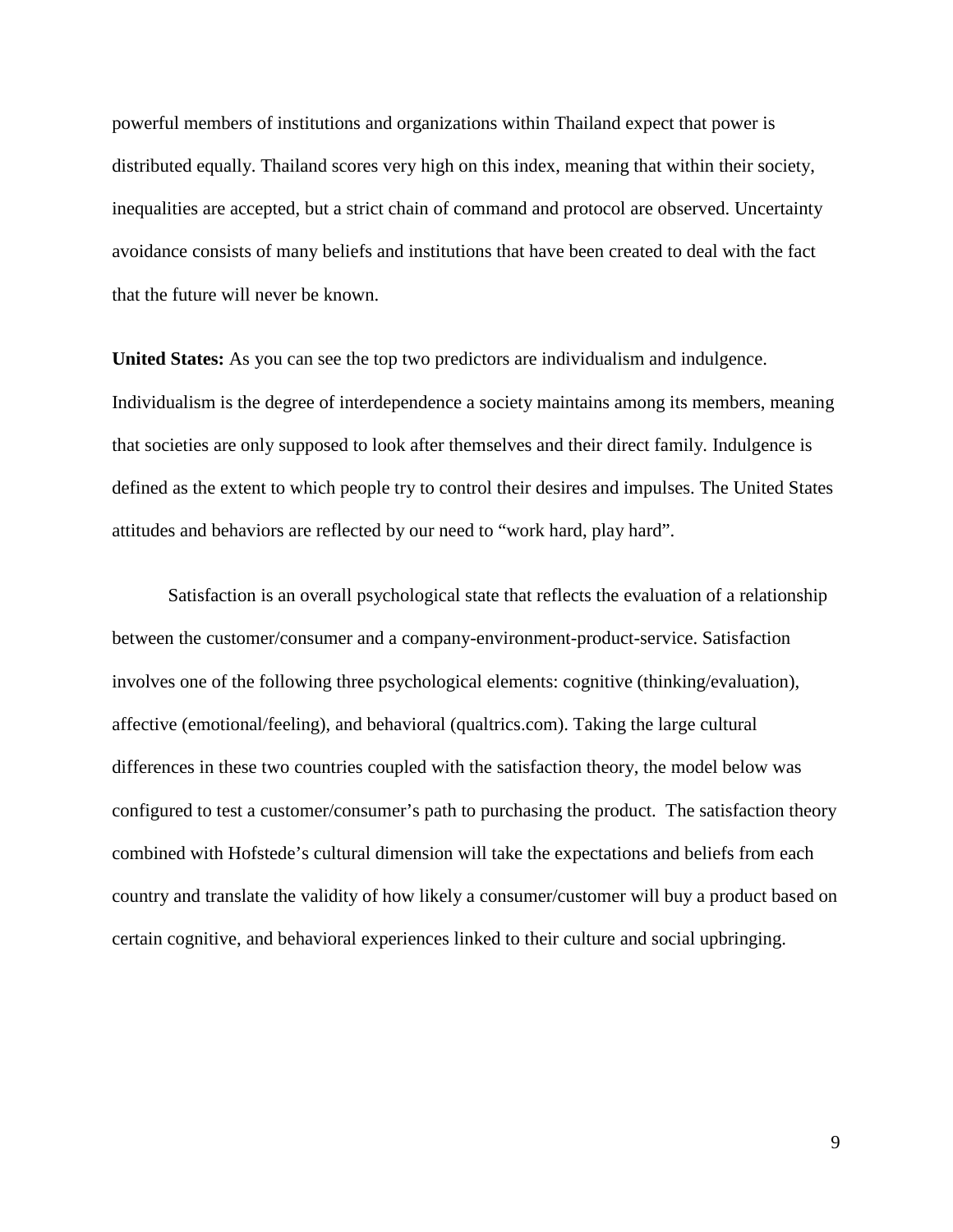## **Satisfaction Theory**:

![](_page_11_Figure_1.jpeg)

Taking Satisfaction theory and applying it to Hofstede's cultural dimension theory to develop a model to test our theories is seen in the model below.

![](_page_11_Figure_3.jpeg)

## **Hofstede's Cultural Dimension**: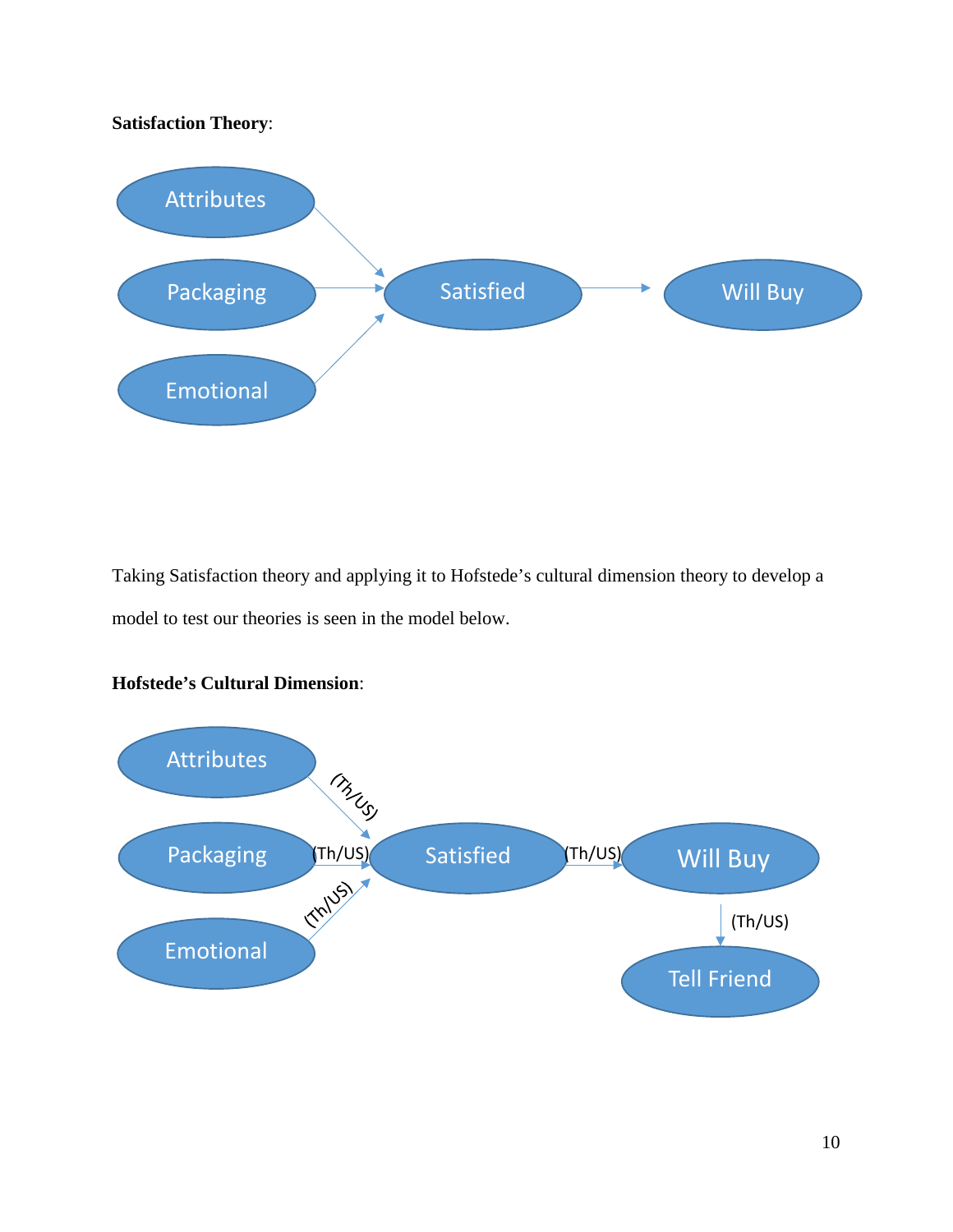Differences in consumers' shopping behavior and product prices in grocery stores are due to cultural orientation (Ackerman and Tellis, 2001). Chinese use multiple senses when examining unpackaged foods, and inspect many more items while taking more time to shop. Importance of brand name, price, physical appearance, and retailer reputation are signals of quality for consumer products do not change across cultures (Dawar and Parker, 1994). Consumers learn values and norms of products through socialization in their communities (Moschis, 1987). Shopping behavior is open to influence by the norms of the social group which one identifies themselves with. Collectivist and individualist societies provide different motives for luxury consumption. Collectivism may be important factor leading to frugality in private consumption (Schutte, 1998).

#### <span id="page-12-0"></span>Experimental Procedures

The project consisted of one survey administrated to two separate groups: one of American college students and the second group of students studying at Thai University. The survey was a series of questions on a scale investigating relevant attitudes and traits individuals are willing to try new foods. The first round of the questionnaire was conducted in Thailand during May-July 2016, by a total of 70 respondents (46 from Thai University and 24 American Students). The second round of questionnaires was administrated in September of 2016 to remaining 35 American students (t-tests show no difference between both American student groups). There were several food products chosen, American students tried both Sugus and Pocky, while Asian students tried Starbursts and Oreo, and rated their responses. We tested the framework using the structural equation modeling (SEM).

11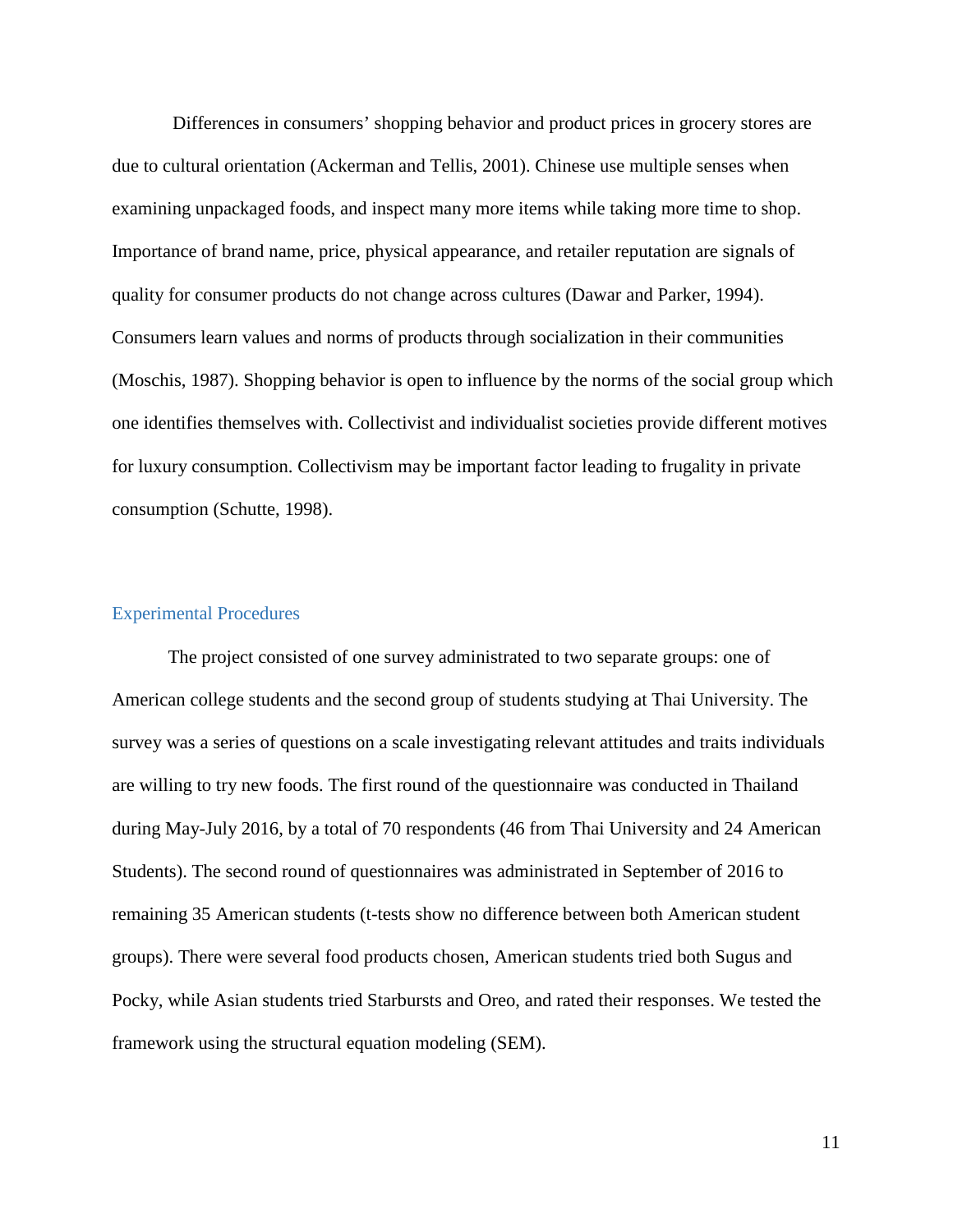#### **Questionnaire Development:**

| 1 LikePD           | 14 Affordable           |                            | 25 Future Buy       |  |  |
|--------------------|-------------------------|----------------------------|---------------------|--|--|
| 2 WillBuy          | 15 WorthMoney           |                            | 26 WellNOPromo      |  |  |
| 3 TellFriend       | 16 Consist Quali        |                            | 27 BuyOnline        |  |  |
| 4BuyForFriend      | 17 Convenient           |                            | 28 Effort To Find   |  |  |
| 5 WillDoWell       | 18 <sup>Satisfied</sup> |                            | 29 Innovative       |  |  |
| 6LookAppeal        | 19 Become Favorite      |                            | 30 NobuySub         |  |  |
| 7tasteGood         | 20 Good Time            |                            | 31 BetterThanRival  |  |  |
| g LikeTexture      | 21 Friendship           |                            | 32 PreforeOverRival |  |  |
| g LikeSmell        | 22 Boring               |                            | 33 AttractMoreRival |  |  |
| 10LikeSweet        | 23 Exotic               |                            | 34 AffordMoreRival  |  |  |
| 11 LikeFruity      | 24 Healthy              | Key:                       | 35 FitLifeStyle     |  |  |
| 12 LikePackage     |                         | Satisfaction Theory        |                     |  |  |
| 13 TasteArtificial |                         | Hofstede's (Collectivists) |                     |  |  |

#### <span id="page-13-0"></span>Research Design

To create our control and testing factors, we had to compare many similar attributes in order to create a realistic hypothesis. The first control factor was the similar lifestyles of the college student's questions aged 19 to 22. The second control factor was comparable products from the same categories or subtitles products that we tested. The third control factor was time, where we conducted the second survey within 30 days apart from the first survey.

The sample group consisted of 46 Singha Biz interns aged 20-24, where 23 were female and 20 were male. Their nationality varied from 38 Thai's, 2 Chinese, 2 Vietnamese, 1 Korean and 2 Cambodian. Our T-test shows no difference between Thai's and non-Thai students because the students were attending the Thai University where they have lived and adapted to life in Thailand for at least 6 years as well as fluent in Thai. 35 American students in a Marketing 4630 class and 24 American Study Abroad Participants. No difference was shown between these 2 groups of Americans.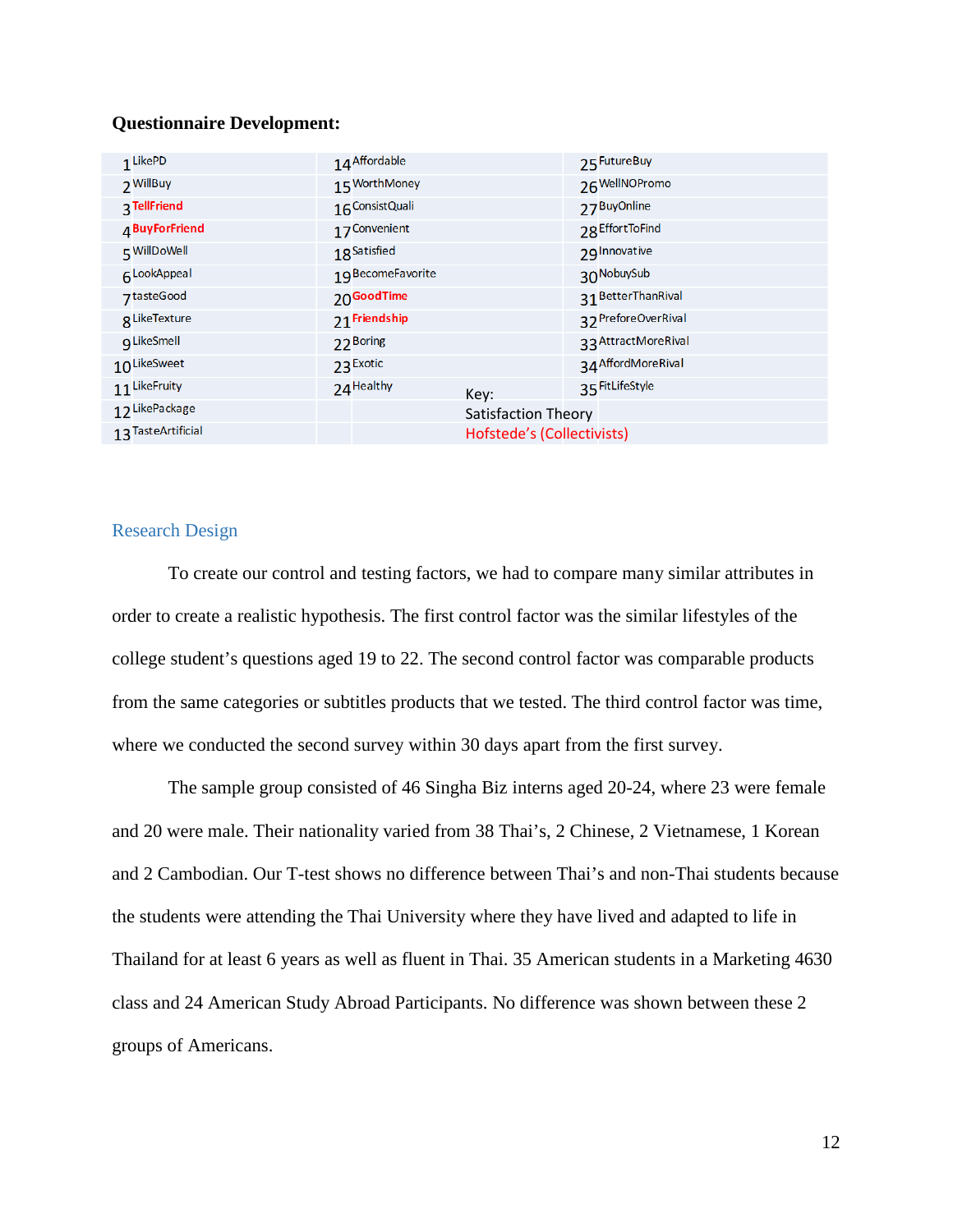## <span id="page-14-0"></span>Data Collection & Cleaning

To clean the data and calculate missing data,3 main steps were taken to final order to interpret the data and draw some conclusions. First step taken was to delete the re-occurring missing responses. The second step was to perform the Multivariate Outlier Test in SPSS 24.0. Step 3 was to preform multiple imputation in SPSS 24.0 where we were able to come to conclusion with clean data.

|                                                                                                               |                       |                 |                         | Structure Matrix (Sugus)     |                       |                    |                   |                   |                      |
|---------------------------------------------------------------------------------------------------------------|-----------------------|-----------------|-------------------------|------------------------------|-----------------------|--------------------|-------------------|-------------------|----------------------|
|                                                                                                               | <b>Proposed Model</b> |                 |                         |                              | Corriponent (Sugus)   |                    |                   |                   |                      |
|                                                                                                               |                       |                 | $\overline{2}$<br>0.506 | з<br>0.549                   | 4<br>0.138            | д<br>0.082         | 6<br>0.382        | 7<br>0.231        | я<br>0.231           |
| /0EDIA N(WillBuy,2                                                                                            |                       | 0.91<br>0.88    |                         |                              |                       | 0.074              |                   | 0.083             | 0.334                |
| MEDIAN(LikePD,2)<br>EDIA Ní Satisfied.                                                                        |                       | 0.82            | 0.608<br>0.692          | 0.579<br>0.386               | 0.176<br>0.245        | 0.168              | 0.278<br>0.328    | 0.311             | $-0.444$             |
| MEDIAN(FutureBuy,2)                                                                                           |                       | 0.82            | 0.548                   | 0.329                        | 0.241                 | 0.144              | 0.480             | 0.591             | 0.203                |
| MEDIAN(BecomeFavorite,2)                                                                                      |                       | 0.81            | 0.534                   | 0.346                        | 0.202                 | 0.270              | 0.335             | 0.474             | 0.417                |
| MEDIAN(BuyForFriend,2)                                                                                        |                       | 0.77            | 0.228                   | 0.632                        | $-0.006$              | 0.310              | 0.387             | 0.161             | $-0.077$             |
| <b>MEDIAN</b> (Tell Friend, 2)                                                                                |                       | 0.77            | 0.256                   | 0.386                        | 0.035                 | 0.312              | 0.407             | 0.159             | 0.072                |
| MEDIAN(EffortToFind,2)                                                                                        |                       | 0.76            | 0.322                   | 0.499                        | 0.271                 | 0.382              | 0.558             | 0.581             | 0.116                |
| MEDIAN(tasteGood,2)                                                                                           |                       | 0.74            | 0.715                   | 0.499                        | 0.043                 | 0.013              | 0.122             | $-0.088$          | $-0.299$             |
| MEDIAN(WillDoWell,2)                                                                                          |                       | 0.71            | 0.486                   | 0.527                        | 0.178                 | 0.059              | 0.472             | 0.016             | 0.044                |
| MEDIAN(FitLifeStyle,2)                                                                                        |                       | 0.646           | 0.276                   | 0.322                        | 0.429                 | 0.100              | 0.457             | 0.621             | 0.244                |
| MEDIAN(NobuySub,2)                                                                                            |                       | 0.616           | 0.363                   | 0.371                        | 0.166                 | 0.436              | 0.595             | 0.447             | $-0.257$             |
| <b>MEDIAN(LikeSweet,2)</b>                                                                                    |                       | 0.508           | 0.832                   | 0.353                        | 0.098                 | 0.095              | 0.399             | 0.022             | $-0.260$             |
| MEDIAN(LikeFruity,2)                                                                                          |                       | 0.584           | 0.78(                   | 0.342                        | 0.119                 | 0.228              | 0.182             | 0.032             | 0.301                |
| <b>MEDIAN(LikeTexture,2)</b>                                                                                  |                       | 0.583           | 0.734                   | 0.379                        | 0.041                 | -0.261             | 0.147             | 0.150             | $-0.370$             |
| <b>MEDIAN(LikeSmell,2)</b>                                                                                    |                       | 0.340           | 0.710                   | 0.182                        | 0.307                 | $-0.043$           | 0.322             | 0.342             | $-0.072$             |
| <b>MEDIAN(TasteArtificial,2)</b>                                                                              |                       | 0.258           | $-0.533$                | 0.234                        | 0.054                 | $-0.007$           | 0.303             | 0.206             | 0.432                |
| MEDIAN(PreforeOverRival,2)                                                                                    |                       | 0.603           | 0.379                   | 0.866                        | 0.088                 | 0.176              | 0.259             | 0.109             | 0.040                |
| MEDIAN(BetterThanRival,2)                                                                                     |                       | 0.535           | 0.372                   | 0.836                        | 0.102                 | 0.155              | 0.158             | 0.067             | $-0.203$             |
| MEDIAN(AffordMoreRival,2)                                                                                     |                       | 0.498           | 0.399                   | 0.726                        | 0.175                 | $-0.051$           | 0.280             | 0.125             | 0.333                |
| MEDIAN(AttractMoreRival,2)                                                                                    |                       | 0.497           | 0.183                   | 0.65                         | 0.478                 | 0.431              | 0.284             | 0.409             | 0.248                |
| MEDIAN(WellNOPromo,2)                                                                                         |                       | 0.268           | $-0.041$                | 0.615                        | 0.389                 | 0.152              | 0.309             | 0.182             | 0.190                |
| <b>MEDIAN(LookAppeal,2)</b>                                                                                   |                       | 0.142           | 0.094                   | 0.209                        | 0.93                  | 0.122              | 0.286             | 0.251             | 0.049                |
| MEDIAN(LikePackage,2)                                                                                         |                       | 0.121           | 0.125                   | 0.041                        | 0.88                  | 0.156              | 0.218             | 0.149             | 0.006                |
| MEDIAN(Exotic,2)                                                                                              |                       | $-0.037$        | $-0.188$                | $-0.087$                     | 0.087                 | 0.81               | $-0.069$          | 0.179             | 0.192                |
| <b>MEDIAN(Innovative,2)</b>                                                                                   |                       | 0.325           | 0.006                   | 0.315                        | 0.360                 | 0.76               | 0.412             | 0.511             | 0.005                |
| MEDIAN(Boring,2)                                                                                              |                       | 0.475           | 0.398                   | 0.395                        | 0.092                 | 0.63               | 0.288             | 0.045             | 0.339                |
| <b>MEDIAN(Convenient,2)</b>                                                                                   |                       | 0.400           | 0.256                   | 0.089                        | 0.370                 | 0.250              | 0.79              | 0.398             | $-0.181$             |
| MEDIAN(ConsistQuali,2)                                                                                        |                       | 0.413           | 0.328                   | 0.327                        | 0.066                 | $-0.097$           | 0.749             | 0.071             | 0.026                |
| MEDIAN(Healthy,2)                                                                                             |                       | 0.141           | $-0.008$                | 0.077                        | 0.098                 | 0.237              | 0.064             | 0.718             | 0.033                |
| MEDIAN(BuyOnline,2)                                                                                           |                       | 0.064           | $-0.124$                | 0.071                        | 0.148                 | 0.191              | 0.128             | 0.176             | 0.782                |
| <b>Extraction Method: Principal Component Analysis.</b><br>Rotation Method: Promax with Kaiser Normalization. |                       |                 |                         |                              |                       |                    |                   |                   |                      |
|                                                                                                               |                       |                 |                         |                              |                       |                    |                   |                   |                      |
|                                                                                                               |                       |                 |                         | Structure Matrix (Starburst) |                       |                    |                   |                   |                      |
|                                                                                                               | 1                     |                 |                         | 4                            | Component (Starburst) |                    |                   |                   |                      |
| GoodTime                                                                                                      | 0.83                  | 2<br>0.213      | з<br>0.300              | 0.133                        | 5<br>044              | 6<br>0.11          | 0.045             | 8<br>0.28         | 9<br>0.059           |
| Friendship                                                                                                    | 0.81                  | $-0.015$        | 0.118                   | $-0.113$                     | 0.309                 | $-0.026$           | $-0.004$          | $-0.007$          | 0.217                |
| Innovative                                                                                                    | 0.789                 | 0.105           | 0.023                   | 0.074                        | 0.561                 | $-0.229$           | 0.209             | 0.274             | 0.105                |
| <b>Ex otic</b>                                                                                                | 0.78                  | -0.089          | $-0.132$                | $-0.106$                     | 0.330                 | $-0.219$           | 0.188             | 0.035             | 0.298                |
| <b>BuyOnline</b>                                                                                              | 0.678                 | 0.243           | 0.256                   | $-0.186$                     | 0.666                 | $-0.128$           | 0.332             | 0.280             | 0.257                |
| <b>BetterThanRival</b>                                                                                        | 0.200                 | $-0.826$        | $-0.234$                | 0.078                        | $-0.236$              | $-0.074$           | $-0.164$          | 0.325             | 0.128                |
| <b>AttractMoreRival</b>                                                                                       | 0.123                 | $-0.82$         | $-0.062$                | $-0.234$                     | $-0.044$              | $-0.040$           | $-0.027$          | $-0.201$          | $-0.037$             |
| PreforeOverRival                                                                                              | 0.279<br>0.352        | $-0.77$<br>0.73 | $-0.275$<br>0.270       | 0.121<br>0.584               | $-0.440$<br>0.236     | -0.097<br>$-0.100$ | $-0.188$<br>0.396 | $-0.323$<br>0.235 | $-0.074$<br>-0.185   |
| <b>LikeFruity</b><br>allFriend                                                                                | 0.153                 | 0.254           | 0.828                   | 0.055                        | 0.228                 | -0.052             | 0.143             | 0.401             | $-0.256$             |
| <b>BuyForFriend</b>                                                                                           | 0.106                 | 0.043           | 0.82                    | 0.233                        | 0.173                 | 0.133              | 0.213             | 0.030             | 0.012                |
| <b>LikePD</b>                                                                                                 | 0.199                 | 0.511           | 0.79(                   | 0.511                        | 0.259                 | 0.274              | 0.239             | 0.590             | $-0.321$             |
| WillRuy                                                                                                       | 0.068                 | 0.183           | 0.692                   | 0.434                        | 0.425                 | 0.305              | $-0.011$          | 0.317             | 0.122                |
| atisfier                                                                                                      | 0.315                 | 0.520           | 0.57                    | 0.397                        | 0.405                 | 0.214              | 0.464             | 0.504             | $-0.079$             |
| LikePackage                                                                                                   | 0.082                 | 0.151           | 0.155                   | 0.772                        | 0.125                 | $-0.011$           | 0.219             | 0.245             | -0.054               |
| LookAppeal                                                                                                    | 0.304                 | 0.051           | 0.343                   | 0.70                         | 0.122                 | 0.128              | 0.379             | 0.181             | 0.269                |
| tasteGood                                                                                                     | 0.152                 | 0.503           | 0.639                   | 0.68                         | 0.056                 | 0.449              | 0.307             | 0.531             | $-0.303$             |
| LikeSmell                                                                                                     | 0.045                 | 0.506           | 0.285                   | 0.65                         | 0.096                 | 0.365              | 0.239             | 0.348             | 0.109                |
| <b>WillDoWell</b>                                                                                             | 0.181                 | 0.314           | 0.450                   | 0.64                         | 0.320                 | 0.276              | 0.454             | 0.076             | 0.215                |
| ConsistQuali                                                                                                  | $-0.005$              | 0.462           | 0.056                   | 0.475                        | $-0.231$              | 0.040              | 0.466             | -0.038            | $-0.005$             |
| <b>FutureBuy</b>                                                                                              | 0.532<br>0.329        | 0.452<br>0.100  | 0.433<br>0.246          | 0.152<br>0.115               | 0.82<br>0.82          | 0.035<br>0.069     | 0.348<br>0.069    | 0.492<br>0, 134   | 0.243<br>0.116       |
| NobuySub                                                                                                      | 0.646                 | 0.374           | 0.449                   | 0.188                        | 0.77                  | $-0.123$           | 0.315             | 0.391             | 0.164                |
| <b>EffortToFind</b><br><b>BecomeFavorite</b>                                                                  | 0.534                 | 0.585           | 0.532                   | 0.290                        | 0.615                 | 0.009              | 0.416             | 0.462             | 0.089                |
| <b>Healthy</b>                                                                                                | 0.463                 | $-0.012$        | 0.058                   | $-0.146$                     | 0.322                 | $-0.73$            | 0.193             | 0.066             | 0.186                |
| WorthMoney                                                                                                    | 0.038                 | 0.234           | 0.414                   | 0.275                        | 0.156                 | 0.72               | 0.273             | $-0.037$          | 0.377                |
| <b>TasteArtificial</b>                                                                                        | 0.114                 | 0.052           | 0.003                   | 0.010                        | 0.135                 | 0.70               | 0.161             | 0.072             | 0.051                |
| WellNOPromo                                                                                                   | 0.076                 | 0.192           | $-0.119$                | 0.066                        | 0.262                 | 0.174              | 0.66              | $-0.086$          | 0.204                |
| Convenient                                                                                                    | 0.062                 | 0.011           | 0.200                   | 0.400                        | $-0.266$              | 0.119              | 0.64              | 0.067             | $-0.060$             |
| Affordable                                                                                                    | $-0.186$              | 0.125           | 0.342                   | 0.333                        | $-0.103$              | 0.333              | 0.64              | 0.241             | 0.204                |
| <b>LikeTexture</b>                                                                                            | 0.151                 | 0.390           | 0.165                   | 0.298                        | 0.198                 | 0.038              | 0.120             | 0.76              | 0.085                |
| FitLifeStyle                                                                                                  | 0.552                 | 0.163           | 0.560                   | 0.014                        | 0.509                 | 0.006              | 0.320             | 0.68              | 0.174                |
| <b>LikeSweet</b><br>AffordMoreRival                                                                           | $-0.219$<br>0.265     | 0.239<br>0.287  | 0.432<br>0.003          | 0.525<br>$-0.084$            | $-0.301$<br>$-0.250$  | 0.337<br>$-0.061$  | 0.232<br>0.093    | 0.53<br>$-0.322$  | $-0.205$<br>$-0.699$ |

Boring<br>Extraction Method: Principal Component Analysis.<br>Rotation Method: Promoc with Kaiser Normalization.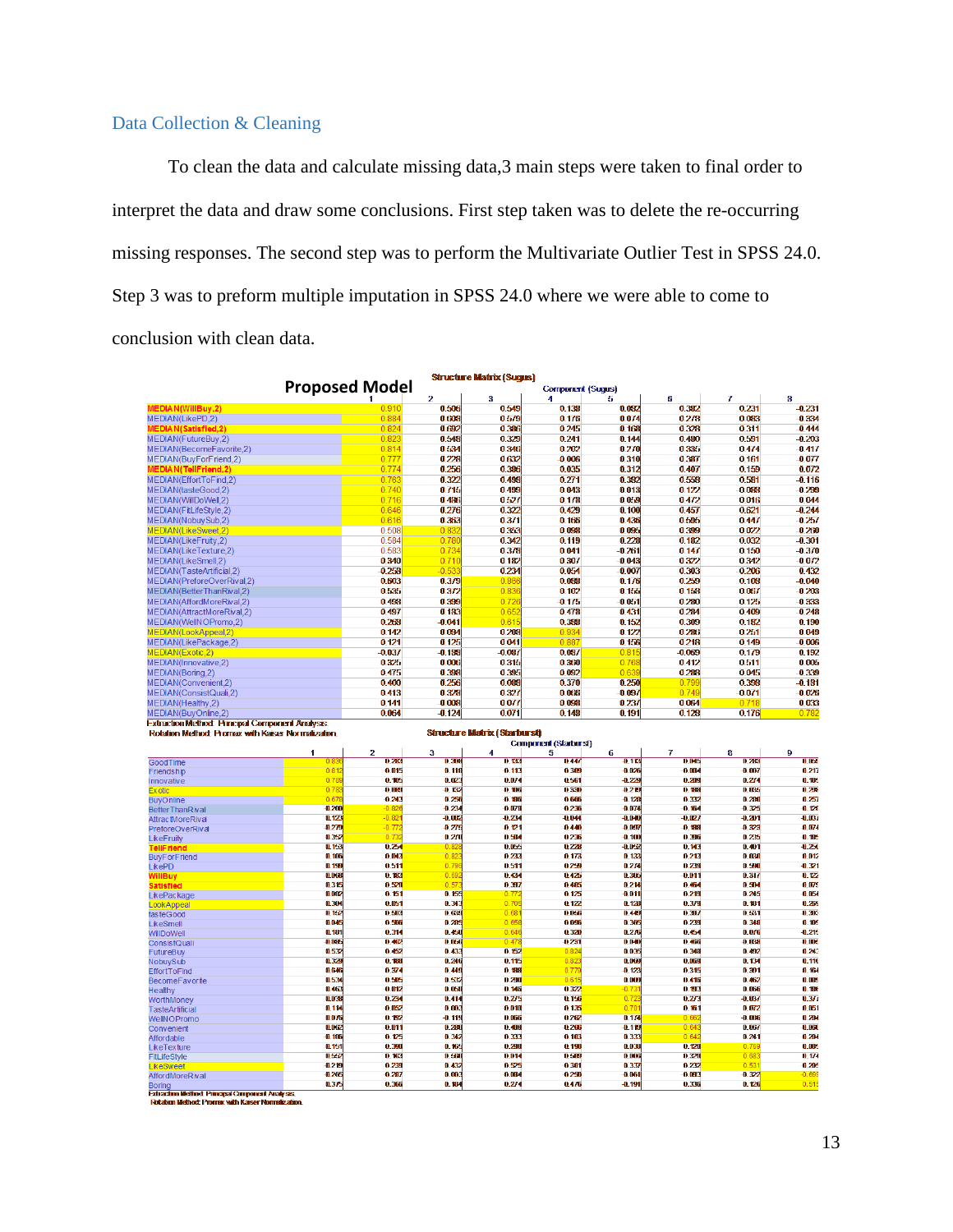![](_page_15_Figure_0.jpeg)

- H1 : Look Appeal increases level of Satisfaction
- H2: Like Sweet increases level of Satisfaction
- H3 : Exotic increases level of Satisfaction
- H4: Satisfied increase chance to buy
- H5: Satisfied increases chance to tell friend
- H6: Will Buy increases chance to tell friend

#### <span id="page-15-0"></span>Findings

#### **Sugas Model Purchase Decision**

![](_page_15_Figure_9.jpeg)

Data recommends new line for American Group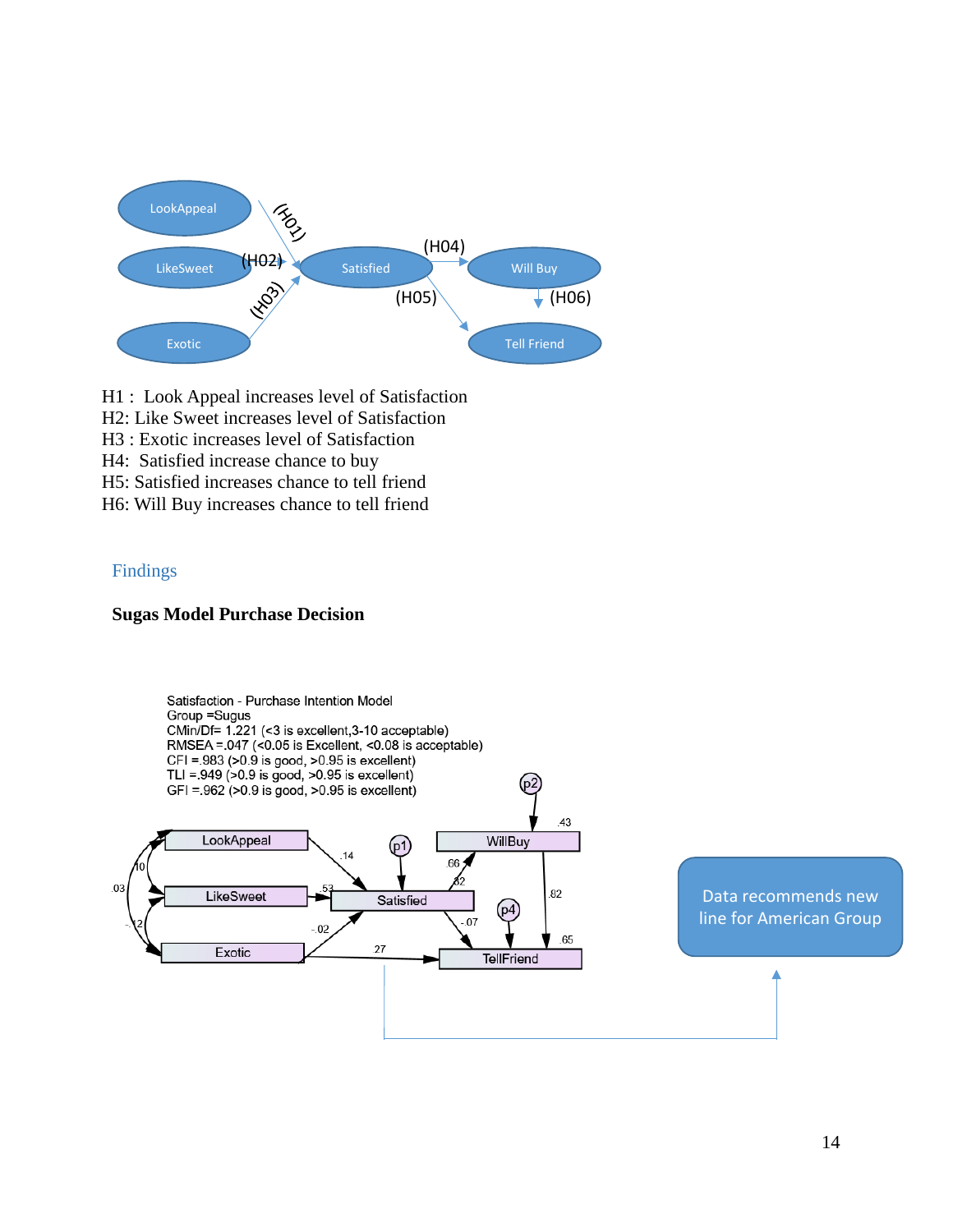Results:

- 1. Product Attributes like Sweetness is more important than packaging or Emotional factor to make Americans satisfy with Sugus
- 2. Although the exoticness of Sugus might not have impact on satisfaction, the US sample still recommend the product to their friends
- 3. When Americans satisfy with Sugus, they tend to make a future purchase, before they will tell friends. With the nonsignificant weight between satisfied and tell friends, American might not recommend product to friend without "trying it first".

## **Starbursts Model Purchase Decision**

![](_page_16_Figure_5.jpeg)

Results:

Thais are more attracted to the emotional feature such as packaging than product attributes like taste of the product.

Starburst is not considered "exotic" because there are a few similar products in Thai Market. When Thais satisfy with Starburst, they are less than likely to make a future purchase (weigh is only 31%).

In addition, although they are willing to make a future purchase, they are also unlikely to tell friends (weight 38%).

With 29% weigh on the line between Satisfied and Tell Friend, Thais like to share idea with friends about product although they might not practice that idea (e.g. not willing to buy the product)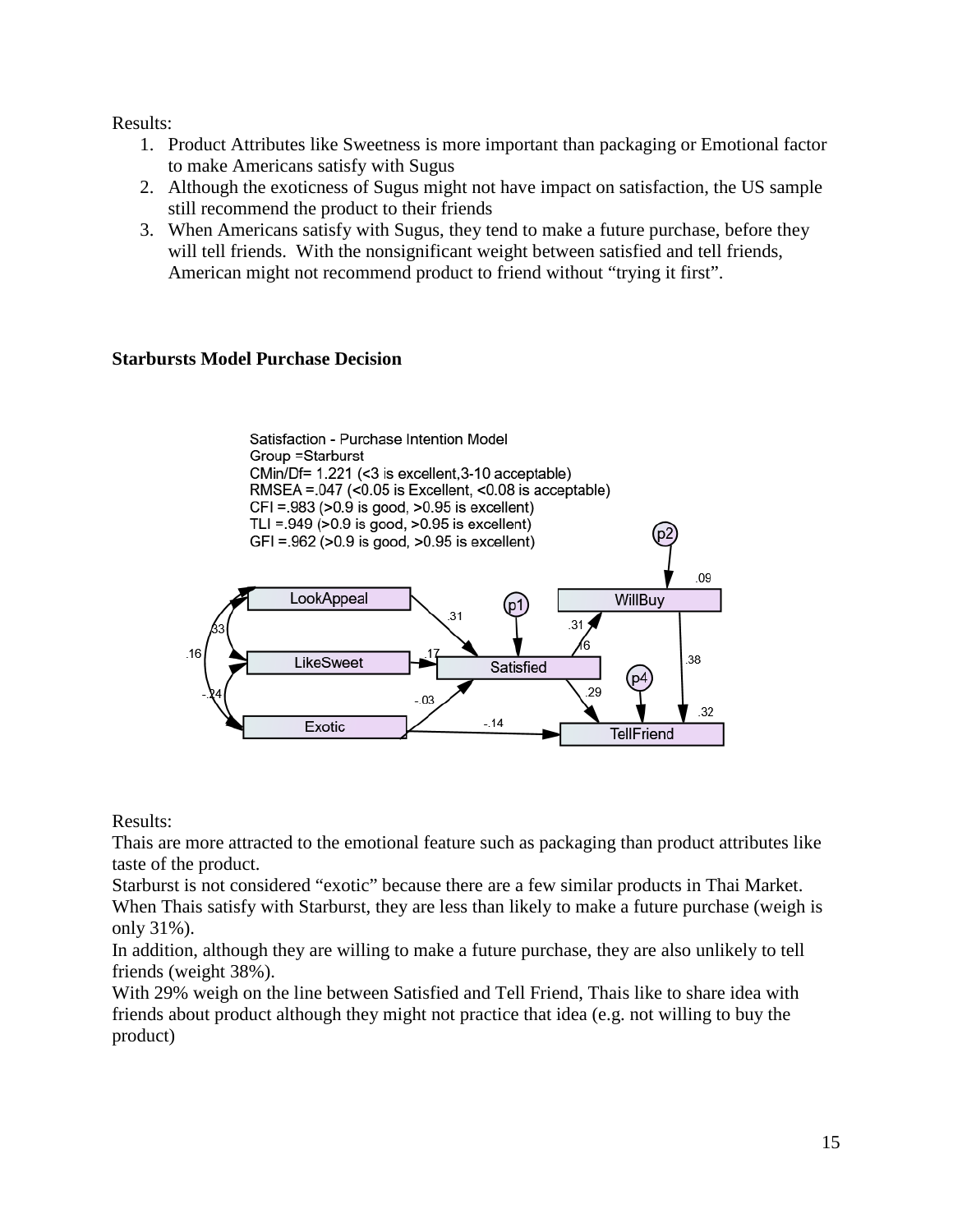## **Comparison Model (Thai, USA)**

![](_page_17_Figure_1.jpeg)

NS = Not Significant or Weight is Zero

Results:

- 1. Packaging is more important to make Thai consumer satisfied, while the taste of product is more important for American. According to Hofstede, Americans are more rational, but Thai are more emotional.
- 2. Looking at Will buy  $\rightarrow$  Tell Friends, Thais are "less confident" to show their "personal" action with friends compared to American. According to Hofstede, the saving face in collectivist society might be a good explanation.
- 3. In addition, Americans are willing to share their "action" with friends because of "being more confident" from the individualist attitude. For example, both weights on Exotic to tell friends and Will buy to tell friends are significantly stronger than those of Thais.
- 4. Both groups do not consider these fruit candies as exotic because there are similar products in their home market.
- 5. With the weaker weight on Satisfied to Will buy, Thais are more indecisive than Americans. This behavior can be explained by the feminine-masculine dimension in Hofstede's.
- 6. It is important to note the weight on Satisfied to Tell friends for Americans is zero (or not significant), while Thais show 0.29.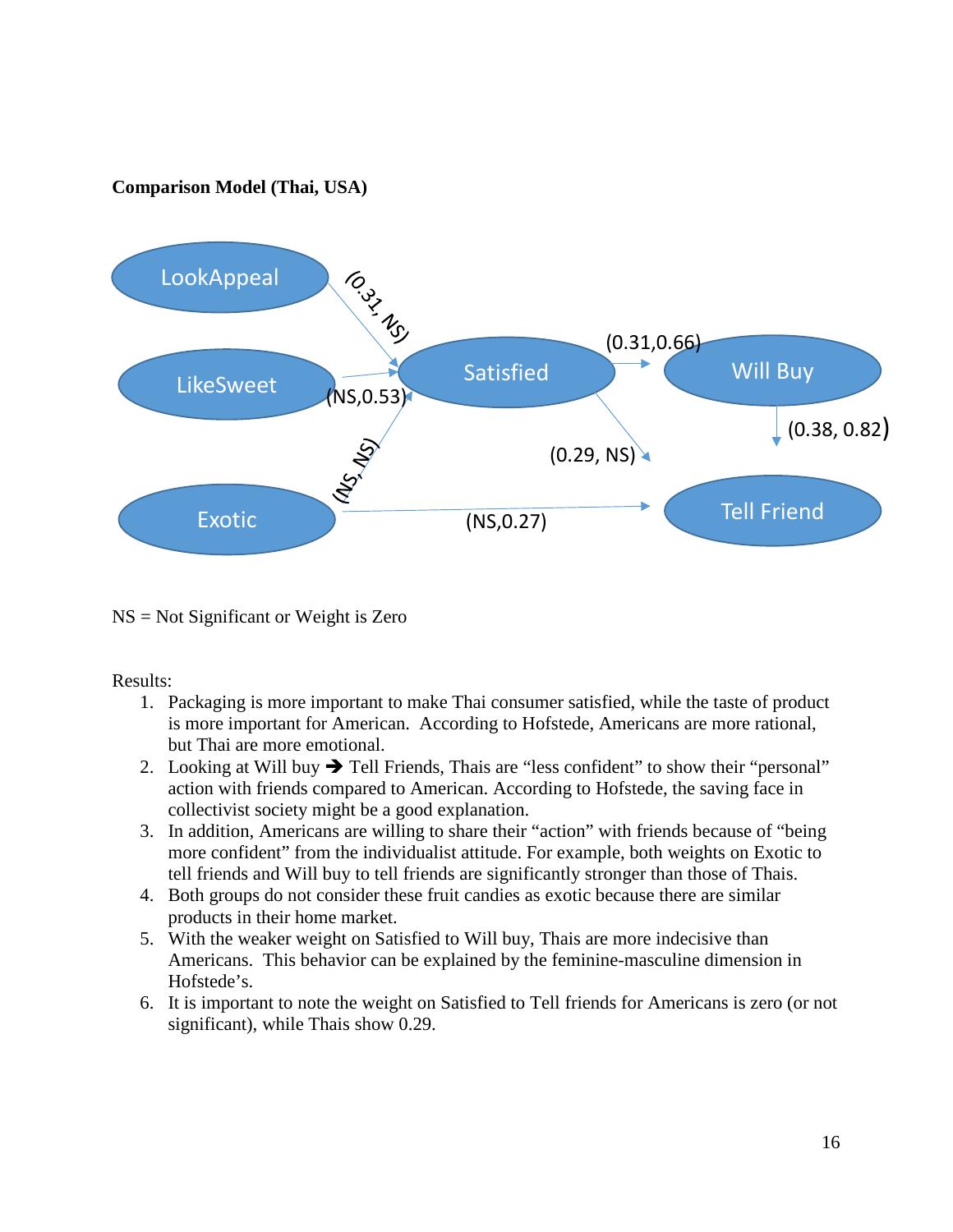#### <span id="page-18-0"></span>**Limitations**

This study might not have enough power (due to small sample sizes) to generalize to the populations, but this study will at least provide some insight into the future research. 3 of the main limitations while conducting this study was that the sample was convenient, small sample size and the language barrier, which may have caused a translation confusion.

#### <span id="page-18-1"></span>Future Research

This study provided insight and a structural basis to continue future research and further answer questions about cross cultural behavior. In the future we now know the limitations and large factor of the language barrier played in the research design and administrating our questionnaire. Creating the framework to test our hypothesis and understand the path to purchase we can begin to test different drivers to satisfaction. For example the exotic factor. It did not perform as hypothesized in both groups because similar products existed in both markets tested. In future studies we could select a more "off comfort zone" product. This might reveal the impact of this "exotic" driver more effectively. For example, testing the seasoned seaweed chips from Thailand against flavored beef jerky from the USA. There is a multitude of opportunities to better understand specific cultural and market behavior, this study just laid the ground work for many future studies to come.

#### <span id="page-18-2"></span>**Conclusions**

After the completion of this study, many things were learned. We learned how to transform observations into systematic research, which helped us understand the subject matter through rigor knowledge finding process and not rushing into conclusion without any support.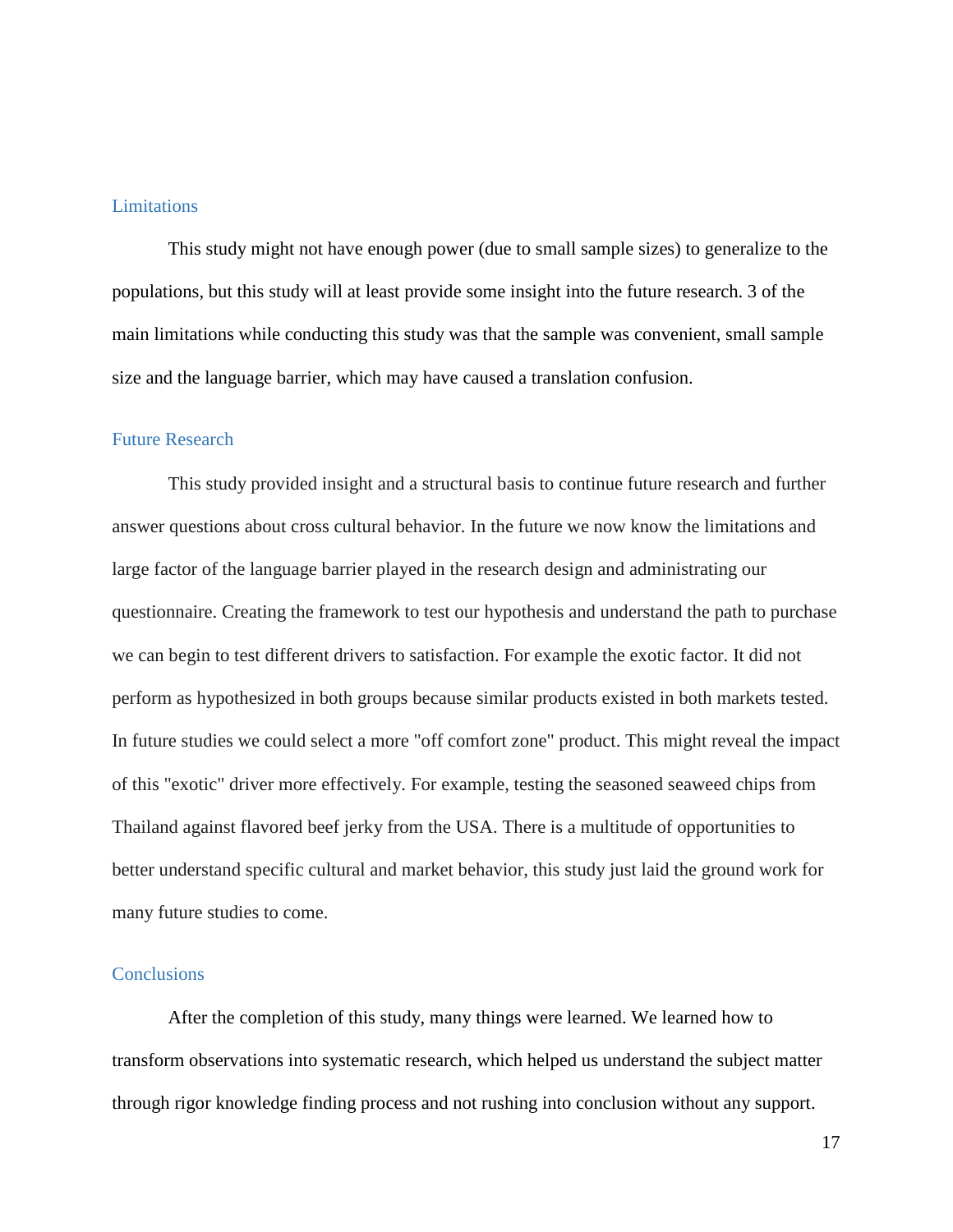We learned to recognize the limitation of research and avoid to claim beyond the data can tell. In addition, this limitation represents the room to improve the future research. Recognizing the power and draw backs of data helped us learn how to deal with missing data and fix usable data. We were ultimately able to learn more insight to the buying behavior patterns of customers, beyond the basic demographic data and appreciate the cultural diversity and embrace globalization.

A firm needs to analyze the buying behavior for buyer's reactions to a firms marketing strategy, to know the perfect marketing mix and the responses of the consumers towards their marketing strategies (Sethi and Chawla, 2014).